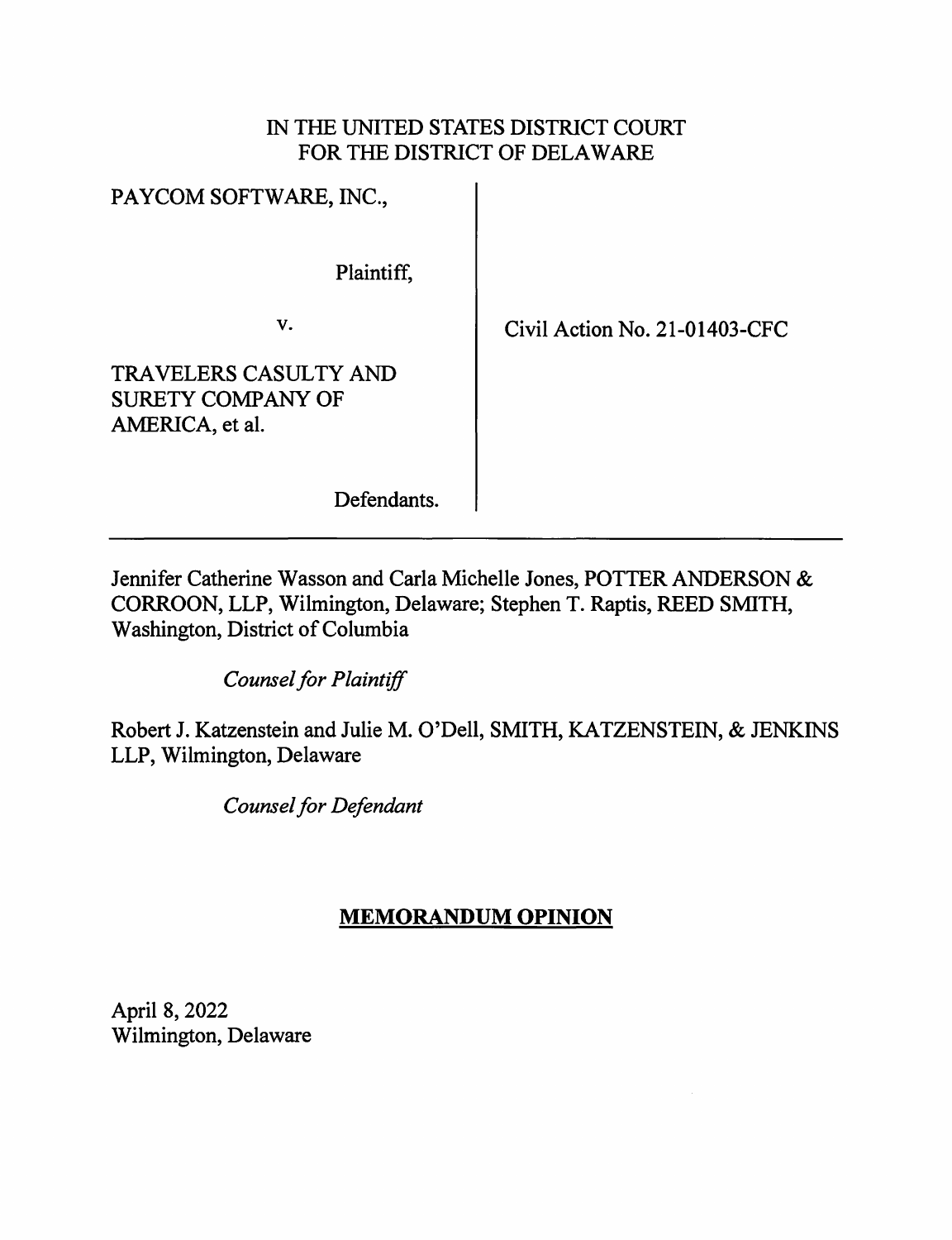Com F. Canal HIEF II IDGE

Plaintiff Paycom Software, Inc. (Paycom) filed this action for breach of contract and a declaratory judgment against Defendants Travelers Casualty and Surety Company of America (Travelers) and QBE Insurance Corporation (QBE). D.I. 31  $\P$  46-57. Paycom alleges that Defendants have refused to pay the costs Paycom incurred to defend itself during an investigation by the Securities and Exchange Commission (SEC) and that the insurance policies Defendants issued to Paycom require coverage of Paycom's defense costs. D.I. 31 at 22–23. Pending before me is Defendants' motion to transfer the case to the Western District of Oklahoma. D.I. 13. Because Defendants show that, on balance, the convenience of the parties and witnesses and the interests of justice strongly favor transfer, I will grant Defendants' motion.

### **I. BACKGROUND**

"Pay com is a Delaware corporation with its principal place of business in Oklahoma City, Oklahoma." D.I. 31 ¶ 6. Travelers is a Connecticut corporation with its principal place of business in Hartford, Connecticut, and QBE is a Pennsylvania corporation with its principal place of business in New York, New York. D.I. 31 at 7–8. Both Travelers and QBE write and sell insurance policies and are licensed to do business in Delaware. D.I. 31 at 7–8.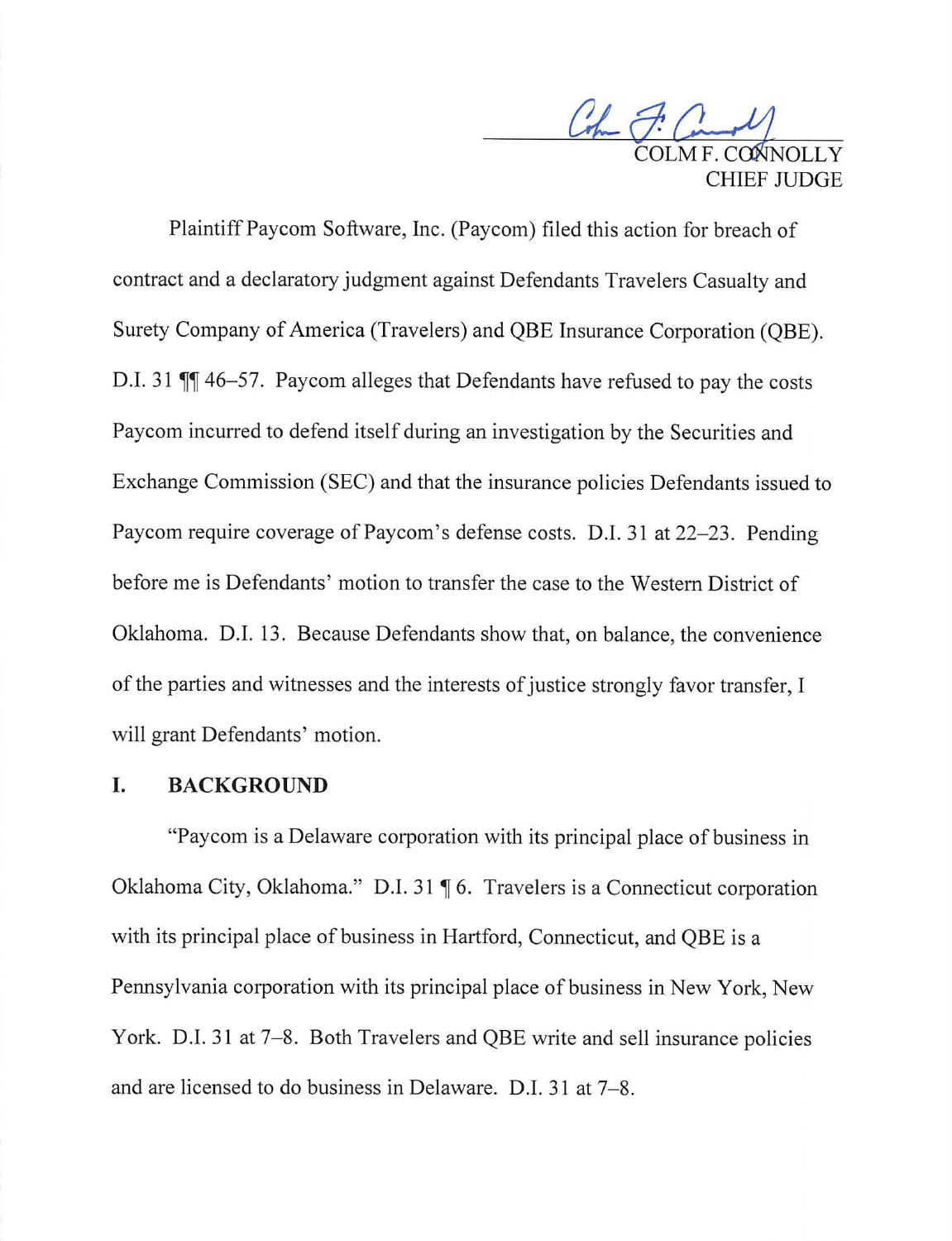According to Paycom's Amended Complaint (the "Complaint," D.I. 31), Travelers issued Paycom a directors and officers liability insurance policy for the April 15, 2018 to April 15, 2019 period that covered certain "Defense Expenses"; QBE issued a "first-layer excess" policy that generally provides the same coverage as Travelers's policy does, but only if costs exceed the limits in Travelers's policy. D.I. 31 TI 11, 15, 22-23. Defendants say their underwriters and Paycom's insurance broker negotiated the policies in Illinois. D.I. 15  $\P$  3; D.I. 16  $\P$  3.

The Complaint further alleges that the SEC issued an order on September 18, 2018 and subpoenas in 2019 and 2020 that required Pay com and certain of its officers and other "Insured Persons"<sup>1</sup>to provide 175,000 documents and repeated testimony to the SEC and its investigators. "Paycom indemnified the Defense Costs incurred by the [those individuals] in connection with the SEC['s] [i]nvestigation." D.I. 31  $\mathbb{II}$  25, 28–31. The SEC and Paycom reached a settlement on June 10, 2021, and the SEC found on July 30, 2021 that Paycom violated Section 13(b)(2) of the Securities Exchange Act of 1934, 15 U.S.C. § 78m(b)(2). D.I. 31  $\mathbb{M}$  31-34. Paycom did not admit to the SEC's findings. D.I. 31  $\mathbb{N}$  33.

Thereafter, Paycom sought coverage under Travelers's and QBE's insurance policies for the costs of defending itself and its officers and Insured Persons. D.I.

<sup>&</sup>lt;sup>1</sup> "The Travelers Primary Policy defines 'Insured Person' to include, *inter alia*, Paycom's directors, officers, certain employees, and/or persons serving in 'any functional equivalent position." D.I. 31  $\P$  16.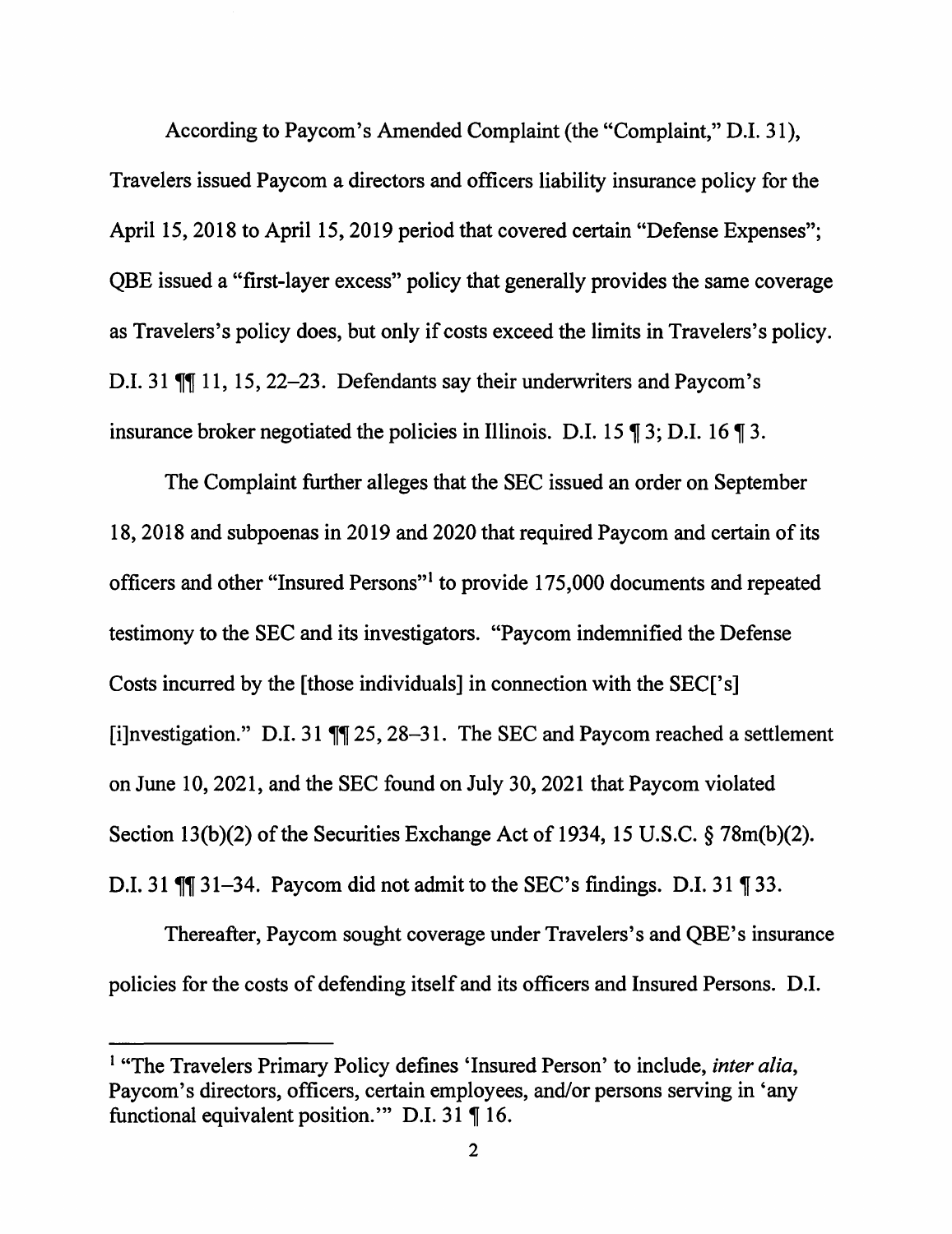31  $\P$  35-36. Travelers and QBE do not dispute that their policies covered the costs Paycom incurred defending individuals, but they have denied coverage for the costs Paycom incurred for its own defense. D.I. 31  $\P$  4, 38-39. Paycom brought this action on September 8, 2021 in Delaware Superior Court and sought both a declaratory judgment that Defendants had to cover Paycom's defense costs and damages for Defendants' breach of their insurance contracts. D.I. 1-1 at  $1, 21-$ 22. Defendants removed the case to this Court "[p]ursuant to 28 U.S.C. §§ 1332(a), 1441, and 1446." D.I. 1 at 1. Defendants allege, and Paycom does not contest, that I have diversity jurisdiction over this case, since there is complete diversity of citizenship and the amount in controversy exceeds \$75,000. D.I.  $1 \text{ } \text{T}$  5; D.I. 19 at 18; D.I. 31 at 22.

Defendants now ask me to transfer the case to the Western District of Oklahoma pursuant to 28 U.S.C. § 1404(a). D.I. 13. Defendants argue that "[t]he Western District of Oklahoma is the most appropriate and convenient venue because it is where Paycom is headquartered, where the [insurance] Policies were issued, where key potential witnesses and documents are located, where many of the acts underlying Paycom's claim for coverage occurred, and where Paycom suffered any alleged harm under the Policies." D.I.  $14 \text{ }\mathcal{P}$  4. Paycom opposes transfer on the grounds that Paycom is incorporated in Delaware; "[t]his action involves directors and officers liability ('D&O') insurance risks that are uniquely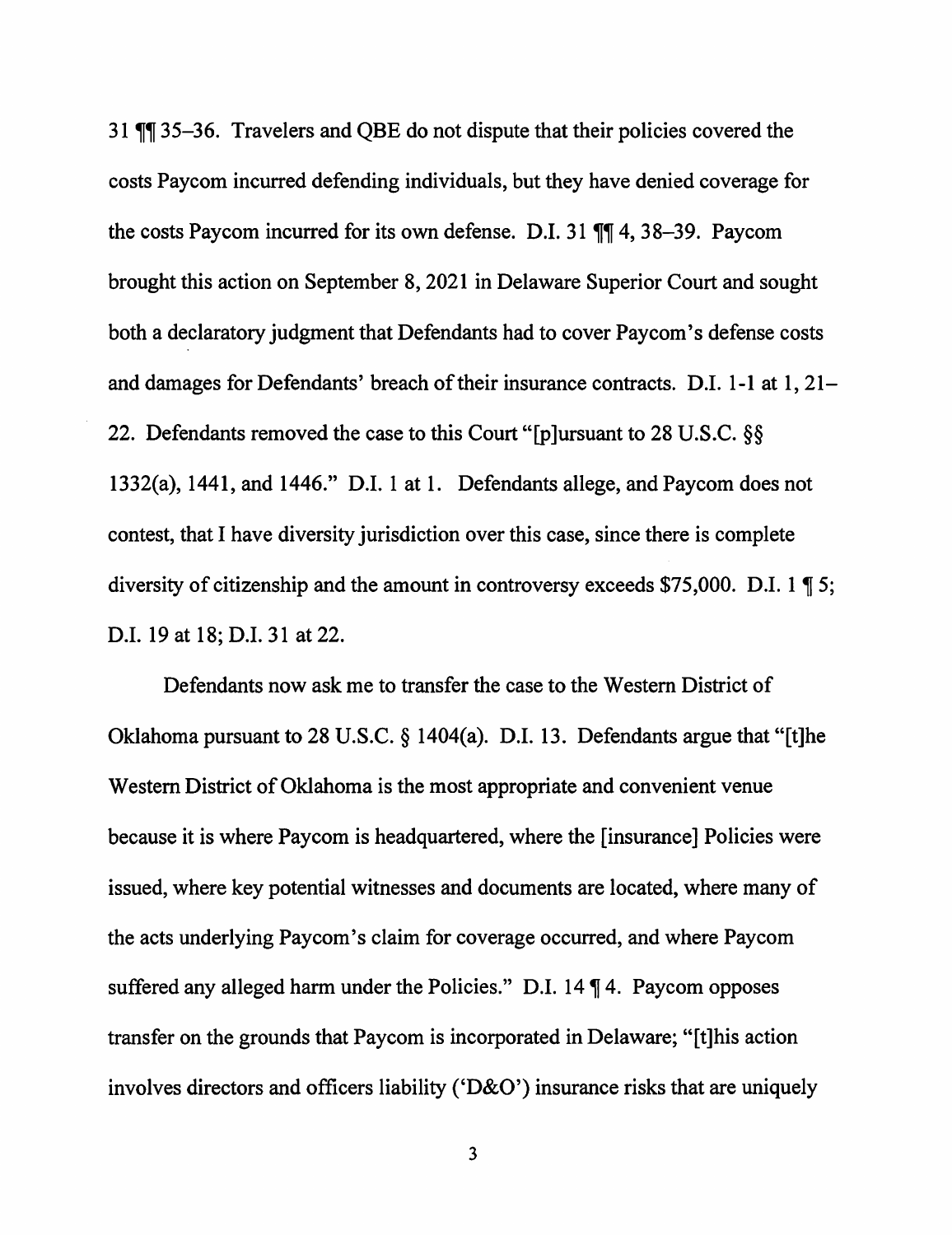related to Delaware; [t]his dispute likely will be decided under Delaware law; and Delaware courts are highly experienced in adjudicating D&O coverage disputes

...." D.I. 19 at 1.

### II. **DISCUSSION**

#### **A. Legal Standards**

Section 1404(a) provides that "[f]or the convenience of the parties and witnesses, in the interests of justice, a district court may transfer any civil action to any other district or division where it might have been brought." 28 U.S.C. § 1404(a). Paycom does not dispute that this action could have been brought in the Western District of Oklahoma. D.I. 19. Thus, the only issue before me is whether I should exercise my discretion under§ 1404(a) to transfer the case to that district.

Defendants have the burden "to establish that a balancing of proper interests weigh[s] in favor of the transfer." *Shutte v. Armco Steel Corp.,* 431 F.2d 22, 25 (3d Cir. 1970). This burden is heavy. "[U]nless the balance of convenience of the parties is *strongly* in favor of [the] defendant[s], the plaintiff's choice of forum should prevail." *Id.* (emphasis in original) (internal quotation marks and citation omitted).

Although there is "no definitive formula or list of the factors to consider" in a transfer analysis, the Third Circuit identified in *Jumara v. State Farm Ins. Co.,* 55 F.3d 873, 879 (3d Cir. 1995), 12 interests "protected by the language of§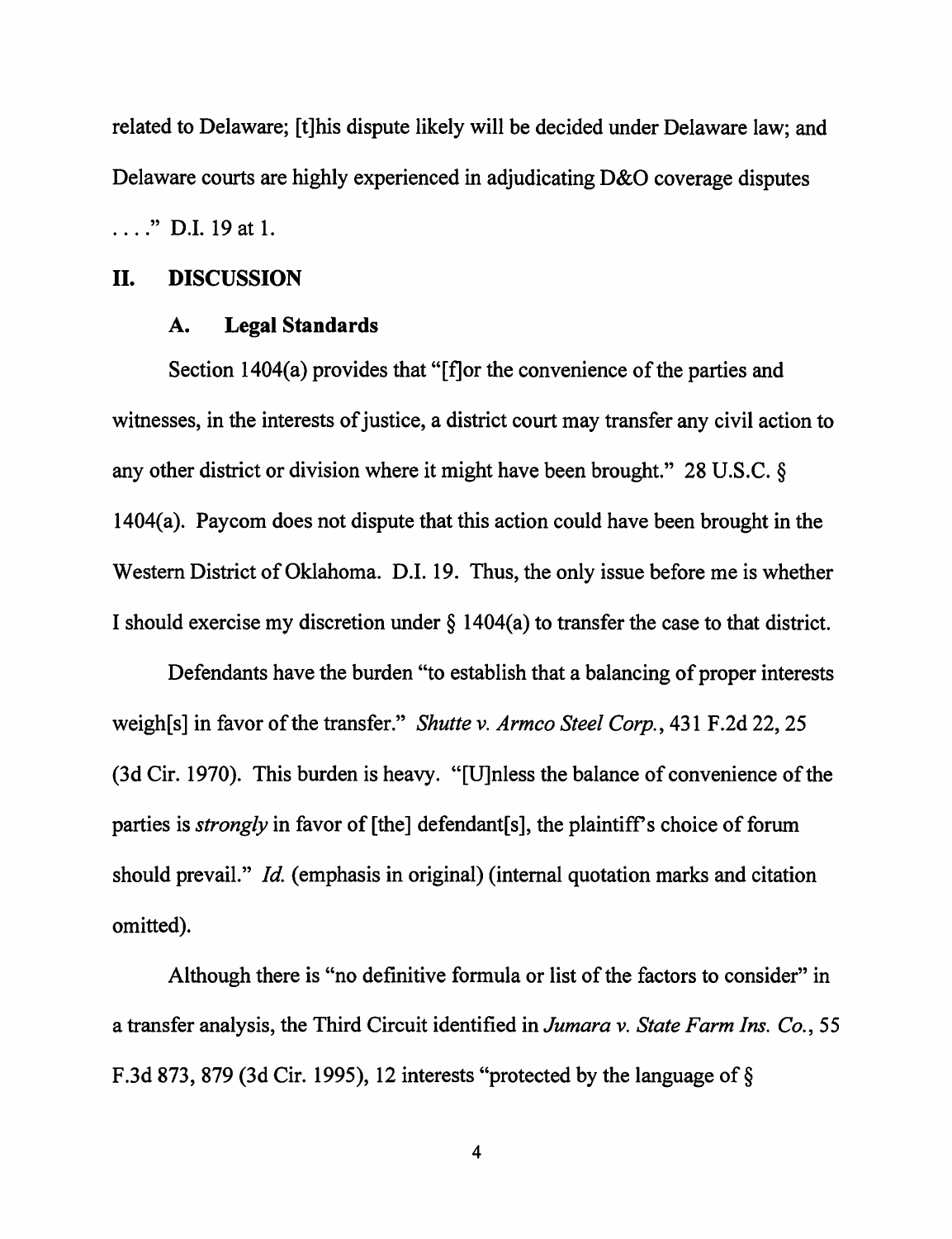1404(a)." *Id.* Six of those interests are private:

[1] plaintiff's forum preference as manifested in the original choice; [2] the defendant's preference; [3] whether the claim arose elsewhere; [4] the convenience of the parties as indicated by their relative physical and financial condition; [5] the convenience of the witnesses—but only to the extent that the witnesses may actually be unavailable for trial in one of the fora; and [6] the location of books and records ( similarly limited to the extent that the files could not be produced in the alternative forum).

*Id.* (citations omitted). The other six interests are public in nature:

[7] the enforceability of the judgment; [8] practical considerations that could make the trial easy, expeditious, or inexpensive; [9] the relative administrative difficulty in the two fora resulting from court congestion; [10] the local interest in deciding local controversies at home; [11] the public policies of the fora; and [12] the familiarity of the trial judge with the applicable state law in diversity cases.

*Id.* at 879–80 (citations omitted). As the parties have not identified relevant factors

beyond these 12 interests, I will balance the *Jumara* factors in deciding whether to

exercise the discretion afforded me by  $\S$  1404(a) to transfer the case to the Western

District. D.I. 14 at 7; D.I. 19 at 3.

# **B. Analysis of the** *Jumara* **Factors**

I examine each *Jumara* factor in tum.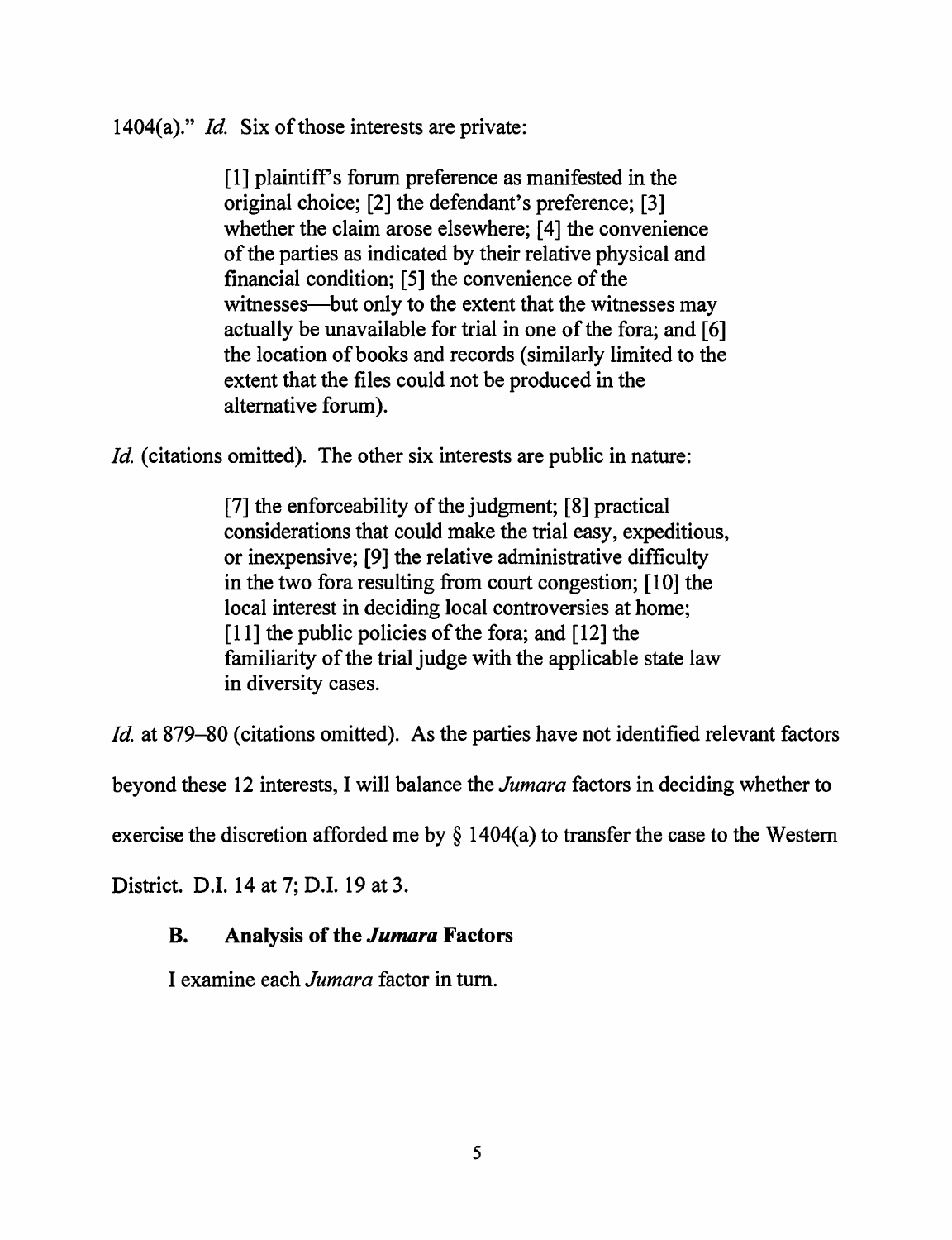### **1. Plaintiff's Forum Preference**

The parties agree that this factor weighs against transfer. D.I. 14 at  $11-12$ ; D.I. 19 at 4-7. But they disagree about this factor's weight in the *Jumara*  balancing test. Paycom contends that I should give its forum choice "paramount consideration." D.I. 19 at 7. Defendants argue that Paycom's forum choice should receive less weight because "Paycom's 'home turf' is Oklahoma, not Delaware and the only connection this action has to Delaware is that Paycom is incorporated there." D.I. 14 at 11.

In *Shutte,* the Third Circuit held that "[i]t is black letter law that a plaintiff's choice of a proper forum is a paramount consideration in any determination of a transfer request" brought pursuant to  $\S$  1404(a), and that this choice "should not be lightly disturbed." 431 F.2d at 25 (internal quotation marks and citation omitted). The parties have not cited, and I am not aware of, any Third Circuit or United States Supreme Court case that overruled *Shutte. Jumara* cited *Shutte* favorably and reiterated the admonition that "the plaintiff's choice of venue should not be lightly disturbed." *Jumara,* 55 F .3d at 879 (internal quotation marks and citation omitted). And the Third Circuit has since cited *Shutte* favorably twice. *See In re: Howmedica Osteonics Corp,* 867 F.3d 390, 401-02 (3d Cir. 2017) (citing *Shutte,*  431 F.3d at 25); *In re U.S., 213* F.3d 380,388 (3d Cir. 2001) (quoting *Shutte,* 431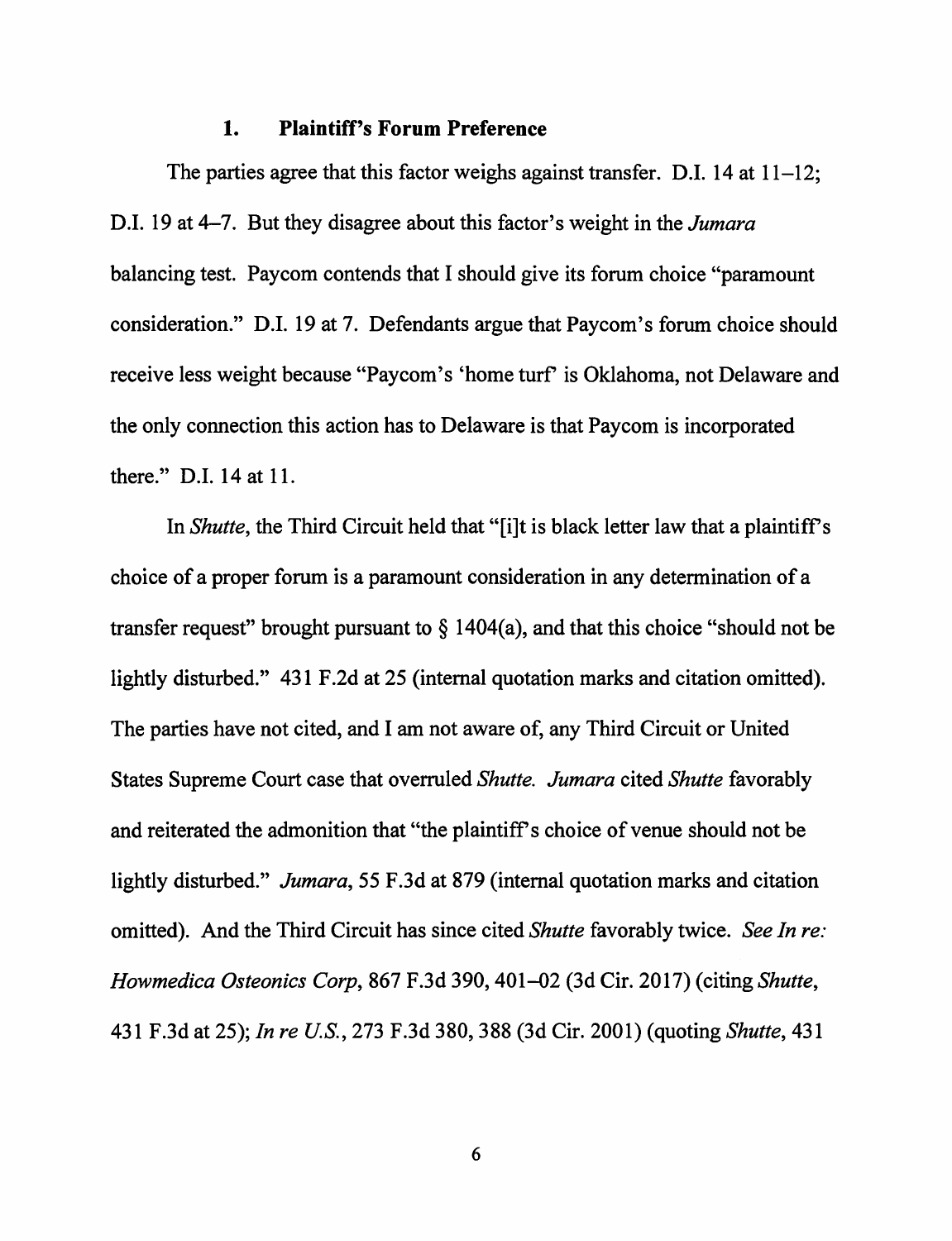F.3d at 25). Thus, binding Third Circuit law compels me to treat Paycom's forum choice as "a paramount consideration" in the  $\S$  1404(a) balancing analysis.

Defendants argue that I should discount Paycom's forum choice because it lacks a physical connection to Delaware. But I will instead follow Judge Stapleton's lead in *Burroughs Wei/come Co. v. Giant Food, Inc.,* 392 F. Supp. 761 (D. Del. 1975). Like Judge Stapleton, I read *Shutte 's* "statement of 'black letter law' as an across-the-board rule favoring plaintiff's choice of forum." *Id.* at 763. As Judge Stapleton explained in rejecting the "home-turf' rule argued by the defendant in *Burroughs:* 

> The court's decision in *Shutte* to give weight to the plaintiffs choice of forum is not an application of any of the criteria recited in [§ 1404(a)]. Assuming jurisdiction and proper venue, weight is given to plaintiff's choice because it is plaintiff's choice and a strong showing under the statutory criteria in favor of another forum is then required as a prerequisite to transfer. One can perhaps debate whether plaintiff's choice should be given any weight at all in a transfer context, but assuming it is to be given some weight in cases where the plaintiff lives in the forum state, it is difficult to see why it should not also be given weight when the plaintiff lives in [another] state... [The] plaintiffs contact or lack thereof with the forum district will ordinarily be reflected in the 'balance' of conveniences, but that contact, per se, is unrelated to anything in *Shutte,* or Section 1404(a).

*Id.* at 763 n.4.

I, too, find it difficult to understand why the plaintiff's forum choice in and of itself merits less weight when the plaintiff has no ties to the selected forum or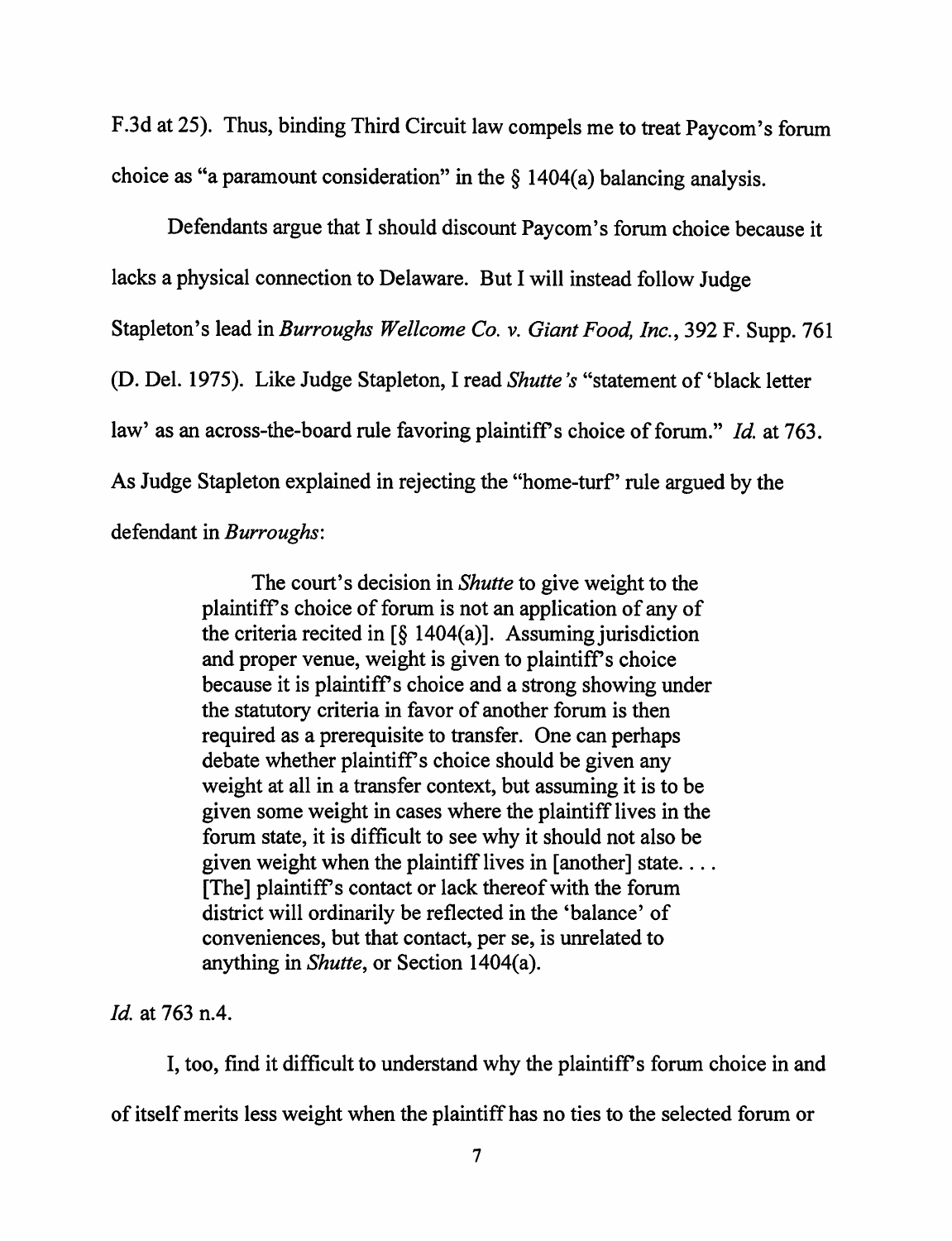even when the facts underlying the controversy occurred elsewhere. I do not mean to suggest that these two latter considerations will not impact the overall transfer analysis. On the contrary, because these considerations are subsumed and given weight under *Jumara* factors 3 (whether the claim arose elsewhere), 4 ( convenience of the parties), 5 ( convenience of the witnesses), 6 (location of books and records), 8 (practical considerations that could make the trial easy, expeditious, or inexpensive), and 10 (the local interest in deciding local controversies at home), a defendant seeking to transfer a case when neither the plaintiff nor the facts giving rise to the case have any connection to the selected forum will generally have less difficulty in meeting its burden to establish that the *Jumara* factors weigh strongly in favor of transfer.

### **2. Defendant's Forum Preference**

This factor favors transfer.

### **3. Whether the Claim Arose Elsewhere**

Defendants argue that the harm to Paycom occurred in Oklahoma because Defendants issued insurance policies "to Paycom at its headquarters in Oklahoma City ...." D.I. 14 at 13; D.I. 1-2 at 38, 80, 91. Paycom responds that the Defendants negotiated, underwrote, and "denied coverage from locations in New York and Illinois" and that "most (if not all) of the liability-generating events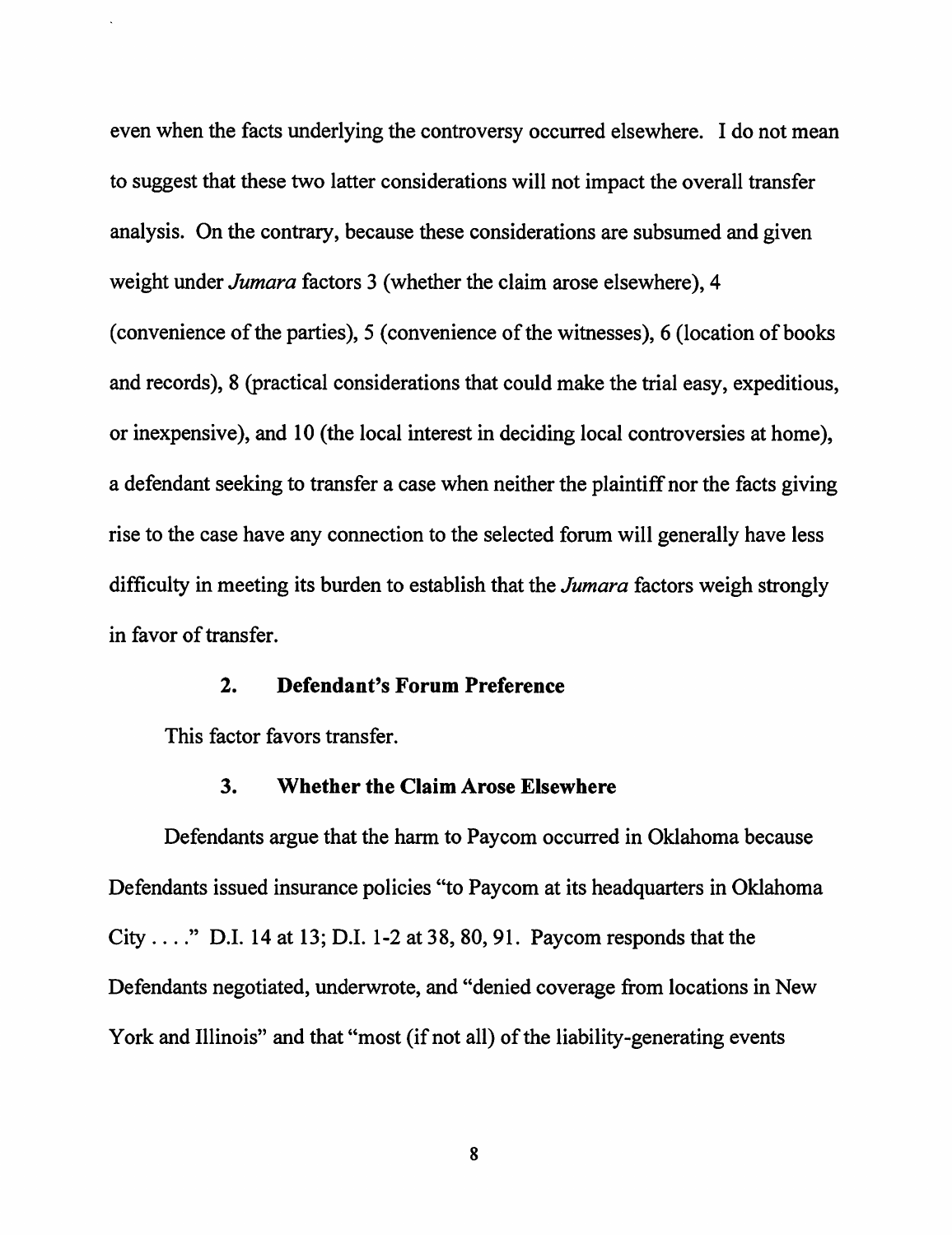resulting in Paycom's insurance claims at issue in this action . . . occurred *outside of Oklahoma."* D.I. 19 at 9 (emphasis in original).

Since it is undisputed that ( 1) nothing occurred in Delaware giving rise to the claims, (2) the SEC issued subpoenas to Paycom in Oklahoma, and (3) the insurance policies at issue were issued to Paycom in Oklahoma, this factor favors transfer.

### **4. The Convenience of the Parties as Indicated by Their Relative Physical and Financial Condition**

Defendants argue that "litigation in Oklahoma should be more convenient than litigation in Delaware because Paycom is headquartered in Oklahoma City" and no party is located in Delaware. D.I. 14 at 14. Paycom responds that, while it chose Delaware and, thus, finds Delaware convenient, Defendants "cannot credibly allege that Oklahoma would be a more convenient forum for them than Delaware." D.I. 19 at 11. Defendants respond that it would "be more convenient to the parties overall to litigate where Paycom and its principals are located." D.I. 23 at 6.

All three parties are national corporations. Paycom has asserted that it finds Delaware a more convenient forum for it, and I defer to Paycom's choice. I agree with Defendants that the location of at least some potential witnesses in Oklahoma makes that forum marginally more convenient. But I agree with Paycom that Defendants-residents of Connecticut, New York, and Pennsylvania with operations in Illinois and authorization to write insurance policies in Delaware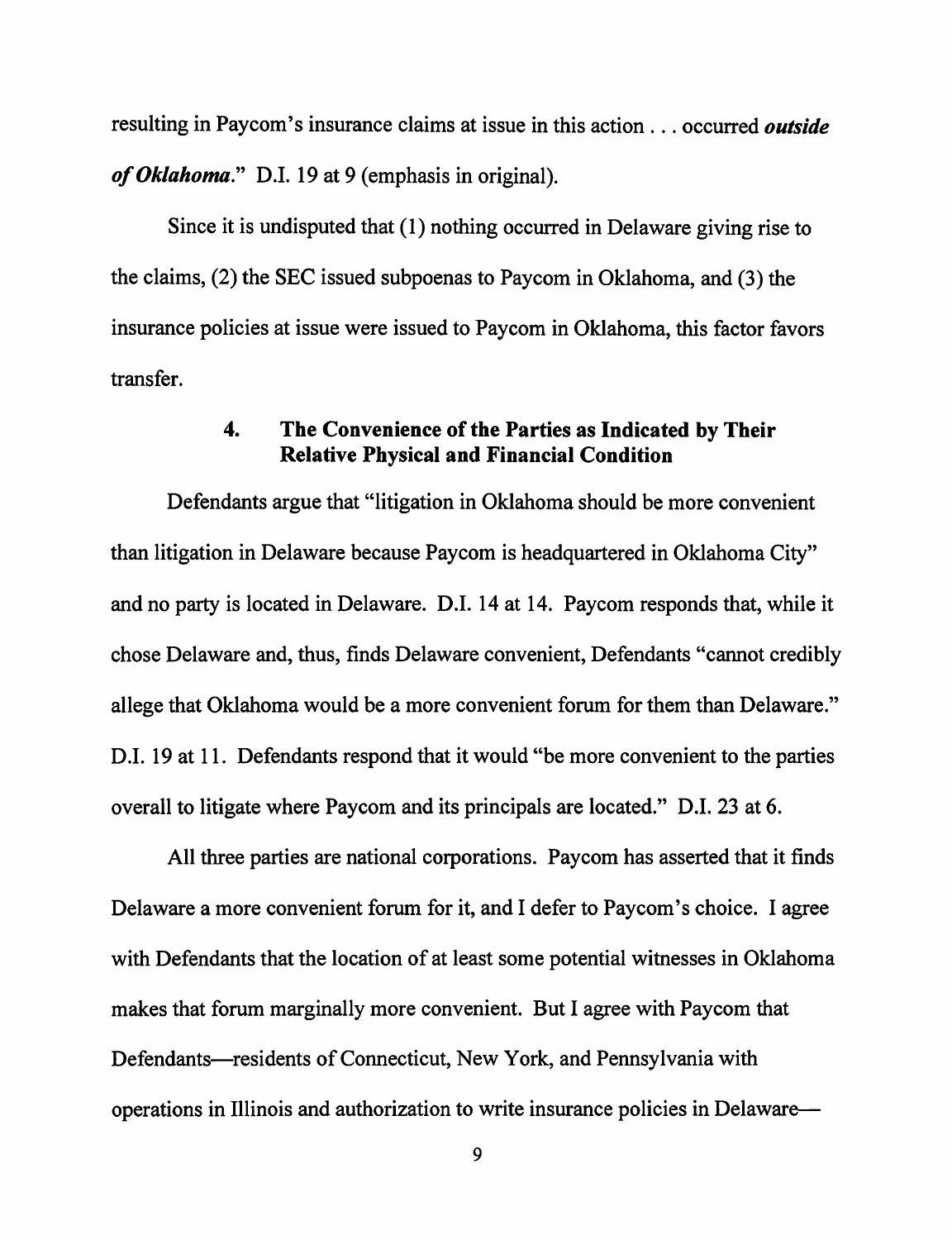have no reasonable additional claims that Oklahoma is more convenient. Overall, I find this factor is neutral.

### **5. The Convenience of Witnesses**

Under Third Circuit law, the district court is to consider the convenience of witnesses "only to the extent that the witnesses may actually be unavailable for trial in one of the fora." *Jumara,* 55 F.3d at 879; *see also Smart Audio Techs., LLC v. Apple, Inc.,* 910 F. Supp. 2d 718, 732 (D. Del. 2012) (noting that this factor applies only insofar as "a witness actually will refuse to testify absent a subpoena"). At least six of the nine Paycom officers and employees who were subpoenaed by the SEC reside in Oklahoma. Two of those Oklahoma residents no longer work for Paycom. D.I. 16  $\P$  5. All the Oklahoma residents are outside the subpoena power of this Court, and Paycom is unable to guarantee that these individuals would consent to traveling to Delaware to appear at any trial. Neither party has identified any potential witness who resides in Delaware. Accordingly, this factor weighs in favor of transfer to Oklahoma.

### **6. The Location of Books and Records**

*Jumara* instructs me to give weight to the location of books and records only "to the extent that the files [ and other documentary evidence] could not be produced in the alternative forum." 55 F.3d at 879. Defendants argue that many of the files that concern the insurance policies, the SEC' s investigation, and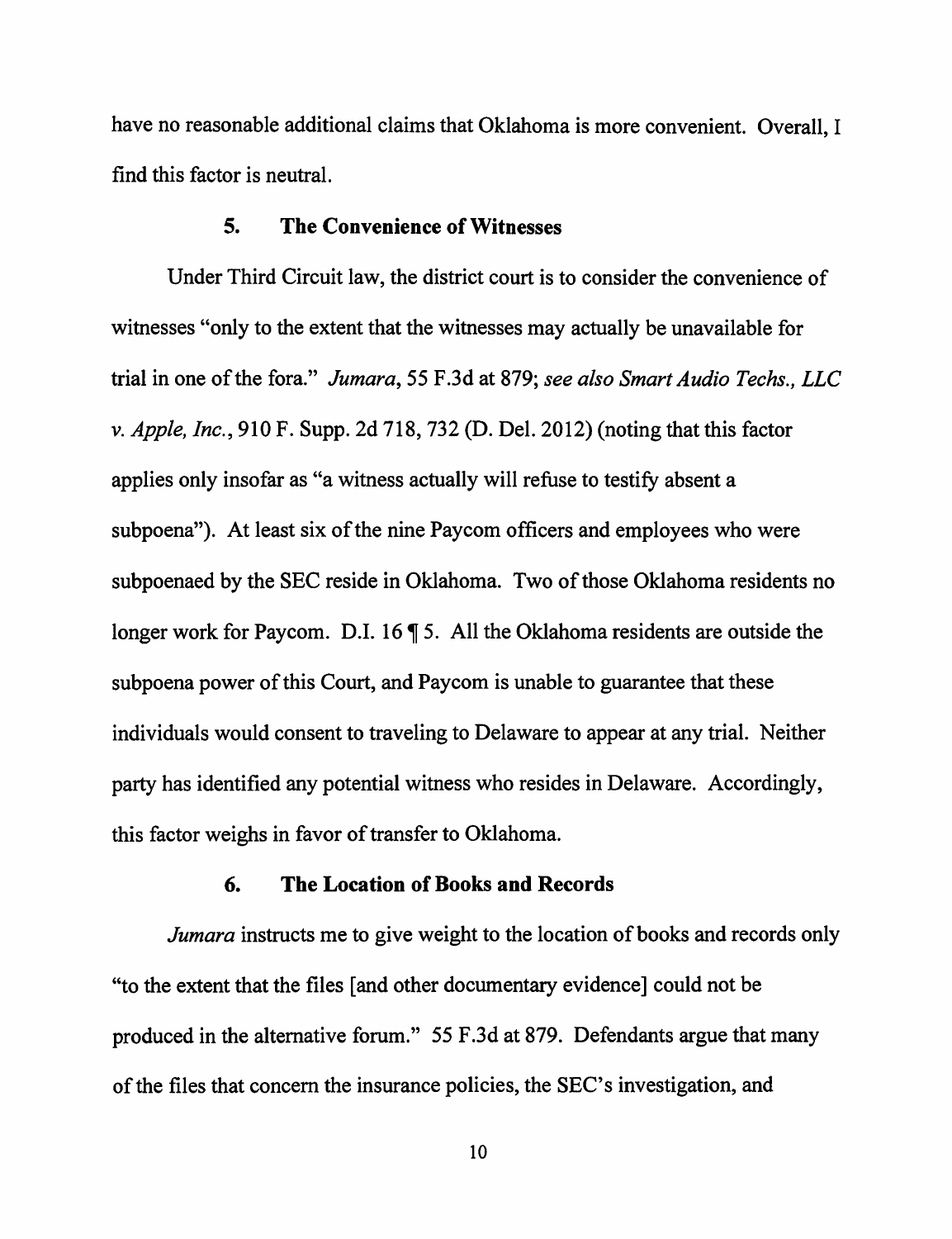correspondence between the parties are located at Paycom's Oklahoma

headquarters, and none of the documents are in Delaware. D.I. 14 at 16. But it is undisputed that these documents are mostly, if not entirely, already in Travelers's possession or that Defendants maintain these documents. *See* D.I. 19 at 14-15; D.I. 23 at 8. Accordingly, this factor is neutral. *See Signal Tech, LLC v. Analog Devices, Inc.,* 2012 WL 1134723, at \*3 (D. Del. Apr. 3, 2012) ("[T]here are no records identified as only being available in one of the two locations. Thus, under Third Circuit law, ... the location of the books and records is a neutral factor." (internal footnote omitted)).

### **7. The Enforceability of the Judgment**

The parties agree this factor is neutral. D.I. 14 at 16; D.I. 19 at 16.

### **8. Practical Considerations**

*Jumara* instructs me to give weight to "practical considerations that could make the trial easy, expeditious, or inexpensive." 55 F.3d at 879. Although I did not consider economic cost and logistical inconvenience of potential party employee witnesses when I assessed factors 4 and 5, it is appropriate to consider these issues in assessing "practical considerations." *See Joao Control* & *Monitoring Sys., LLC v. Ford Motor Co.,* 2013 WL 4496644, at \*7 (D. Del. Aug. 21, 2013); *Mite/ Networks Corp. v. Facebook, Inc.,* 943 F. Supp. 2d 463, 475-76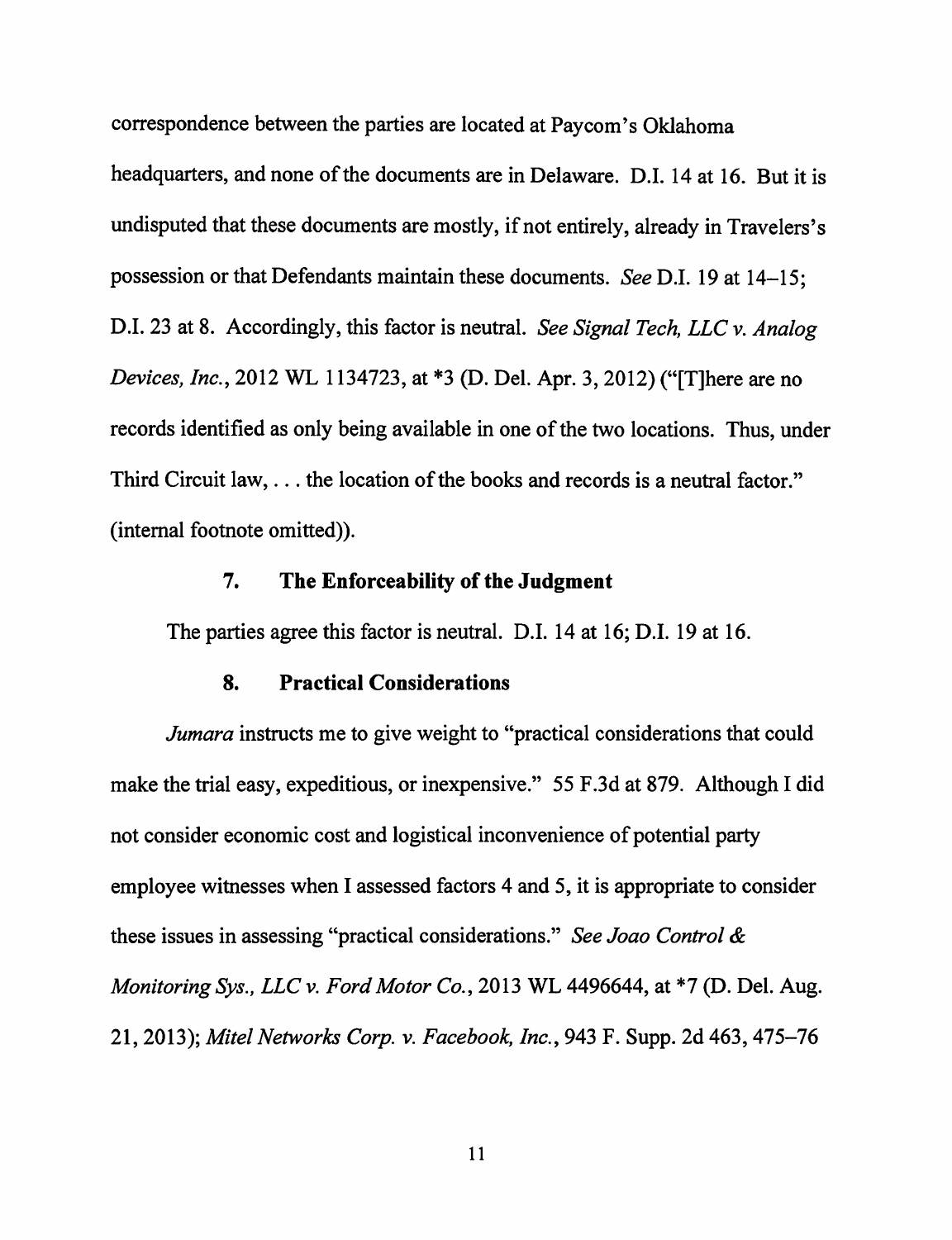(D. Del. 2013). Counsel's travel is also an appropriate consideration. *Signal Tech,*  2012 WL 1134723, at \*3.

Here, the considerations are mixed. Holding a trial near Paycom's Oklahoma City headquarters will make it easier and cheaper for Defendants to obtain the appearance of current or former Paycom employees at a trial. D.I. 14 at 16. Delaware, on the other hand, is more convenient for the parties' counsel, who work in Delaware, New York, and Washington, D.C. D.I. 19 at 16. I weigh the burden for potential witnesses somewhat more heavily than that for counsel. Thus, I find this factor weighs in favor of transfer.

### **9. Relative Administrative Difficulty Due to Court Congestion**

Defendants argue this factor weighs heavily in favor of transfer and cite to statistics on the comparative volume of cases and time to trial. D.I. 14 at 17-18. Paycom responds that this factor weighs against transfer, since "this case is substantially unlikely to proceed to trial[,]" and Delaware's comparatively faster time to resolve all civil actions "render[s] both time to reach trial and cases per judgeship effectively irrelevant." D.I. 19 at 17.

Paycom is correct that the time from filing to disposition is lower in Delaware (7.1 months) than in the Western District of Oklahoma (10 months). U.S. District Courts-Combined Civil and Criminal Federal Court Management Statistics, Admin. Off. of U.S. Cts. (Dec. 31, 2021),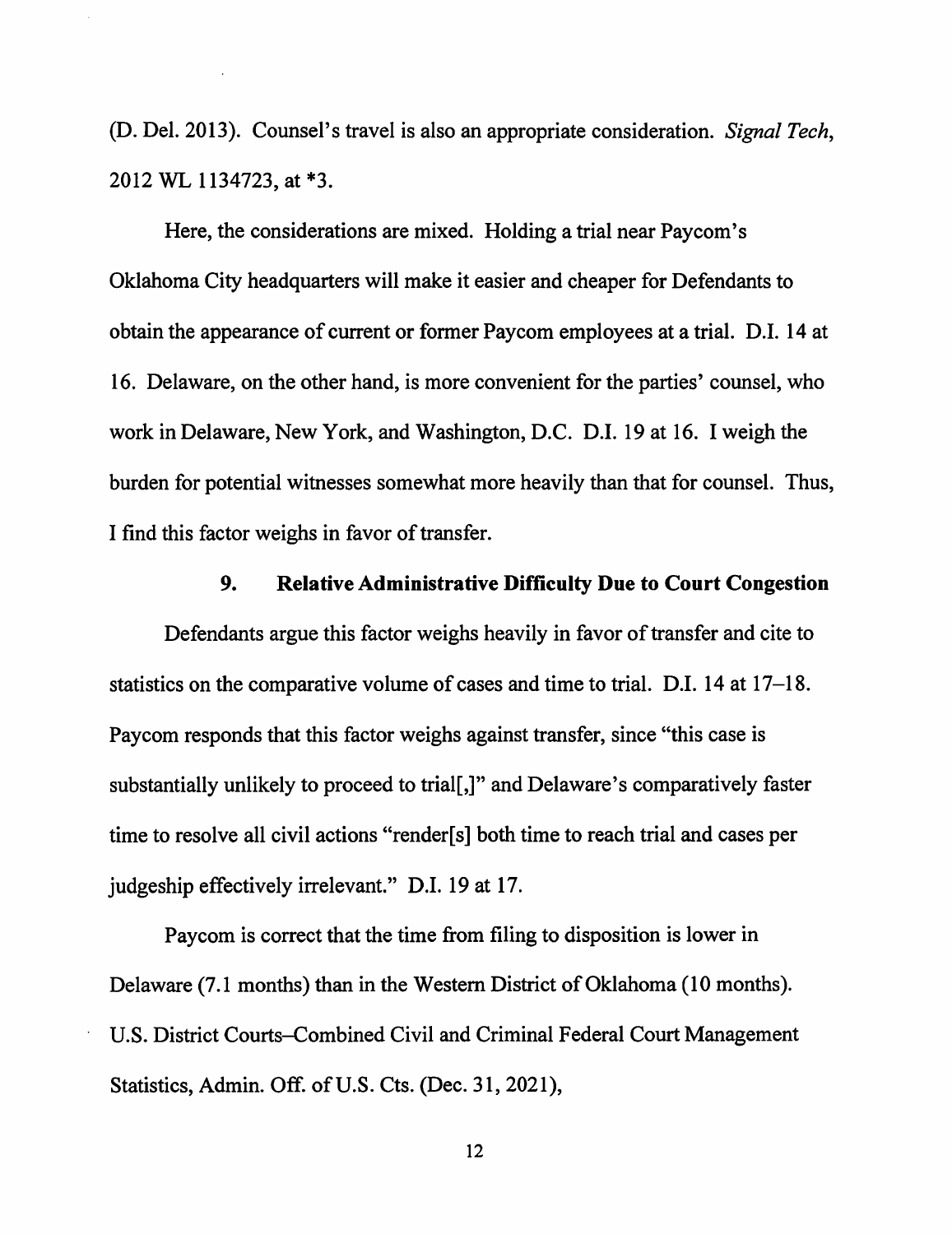https://www.uscourts.gov/statistics/table/na/federal-court-management-

statistics/2021/12/31-3. But given the relative caseloads of the districts, this factor favors transfer. According to the most recent data available, Delaware had 1,993 filings, or 498 per judgeship, in calendar year 2021, versus 1,837 filings, or 306 per judgeship, in the Western District of Oklahoma. *Id.* The data also shows 953 weighted filings per judgeship in Delaware and 291 in the Western District of Oklahoma. *Id.* "Weighted filings statistics account for the different amounts of time district judges require to resolve various types of civil and criminal actions." Explanation of Selected Terms, Admin. Off. of U.S. Cts. (Mar. 2012), https://www.uscourts.gov/sites/default/files/explanation-selected-terms-districtmarch-2012 0.pdf. Cases that require substantially more judicial resources than the average civil case receive a higher weight. *Id* 

Finally, the current data do not account for the vacancy that the elevation of my former colleague, the Hon. Judge Leonard P. Stark, to the Federal Circuit created earlier this year. Current Judicial Vacancies, Admin. Off. of U.S. Cts. (Mar. 29, 2022), https://www.uscourts.gov/judges-judgeships/judicialvacancies/current-judicial-vacancies. The vacancy has required this Court to reassign certain cases to a vacancy docket and take other measures to manage the Court's substantial caseload. *See* In re: Vacant Judgeship, Standing Or. No. 2022- V AC-I (Mar. 9, 2022), https://www.ded.uscourts.gov/sites/ded/files/general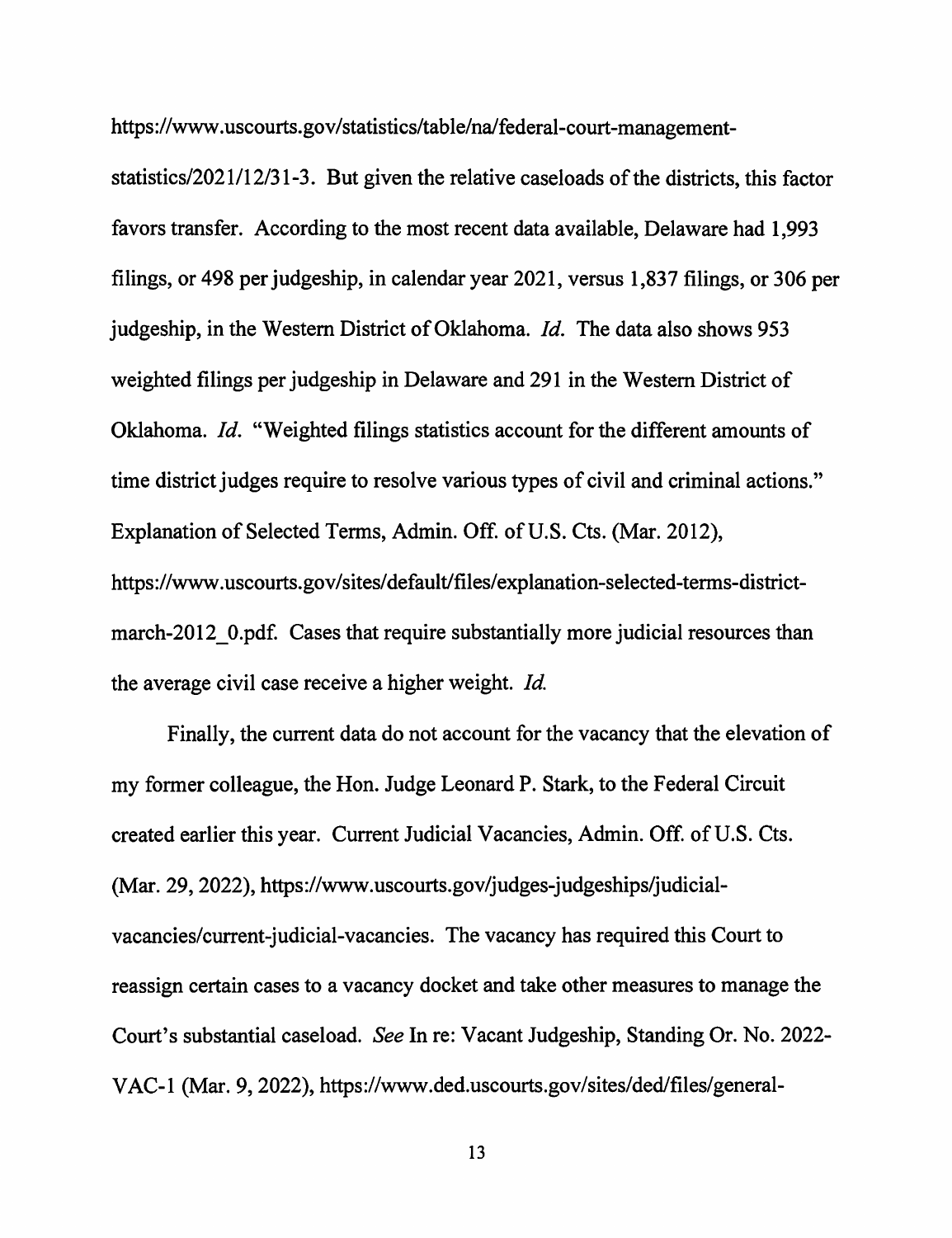orders/Standing%20Order%20re%20VAC.pdf. Thus, Delaware faces a growing number of weighted filings per judgeship.

Therefore, I find this factor weighs strongly in favor of transfer.

### **10. Local Interest in Deciding Local Controversies at Home**

It is undisputed that the insurance policies in question were issued in Oklahoma. D.I. 19 at 9 n.3. Oklahoma has an interest in deciding a dispute that concerns insurance policies issued within its boundaries by a company headquartered in Oklahoma. *See SAB One, Inc. v. Travelers Indem. Co. of Connecticut,* 2014 WL 6901741, at \*4 (W.D. Okla. Dec. 5, 2014) (holding that " [t] the regulatory authority of the Insurance Commissioner under the Oklahoma Insurance Code expressly encompasses the conduct of insurers in the marketing and sale of insurance policies, disclosures of information, and the adjustment of claims" and that "the Commissioner has jurisdiction over complaints against all persons engaged in the business of insurance." ( citations and internal quotation marks omitted)). Paycom argues that "to the extent Oklahoma and Delaware's local interests are pertinent here (given the parties' diverse citizenship), this factor strongly favors Delaware, which has expressed a strong local and public policy interest in having coverage disputes arising under D&O policies issued to Delaware corporations adjudicated in Delaware courts." D.I. 19 at 18. Paycom cites and I know of no authority that supports this proposition where the coverage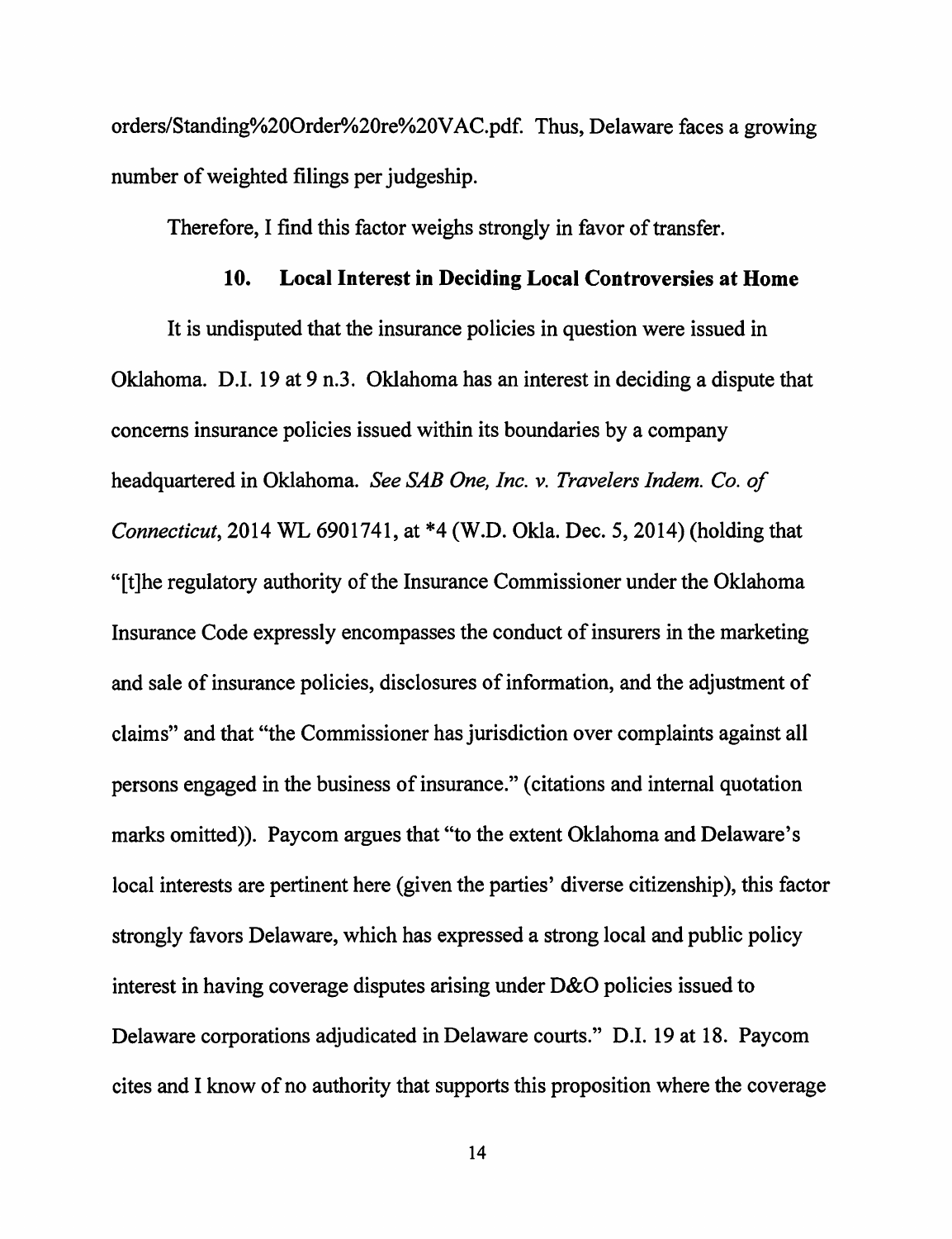dispute is not between Delaware corporations. In any event, I agree with Judge Noreika that "[a]lthough Delaware clearly has a public policy interest in the capabilities and conduct of officers and directors of Delaware corporations, this public policy is not directly related to insurance coverage disputes." *Ceradyne, Inc. v. RLI Ins. Co.,* 2021 WL 3145171, at \*9 (D. Del. July 26, 2021). Accordingly, this factor favors transfer.

### **11. Public Policies of the Fora**

This factor largely overlaps the local interest factor and the parties' arguments with respect to this factor essentially repeat what they argued with respect to the local interest factor. I will therefore treat the factor as neutral.

## **12. Familiarity of the Trial Judges with the Applicable State Law in Diversity Cases**

This is a diversity case, so *Jumara* factor 12 is relevant. Defendants admit that Delaware's choice-of-law rules apply, but they argue that the controversy requires application of the "plain terms" of Travelers's and QBE's insurance policies and that "the Western District of Oklahoma is more than capable of carrying out the required coverage analysis." D.I. 14 at 20. Paycom responds that this Court decides disputes related to directors and officers insurance policies more frequently than does the Western District of Oklahoma and that Delaware law likely applies because Delaware courts apply Delaware law to the interpretation of directors and officers insurance policies issued to Delaware corporations. D.I. 19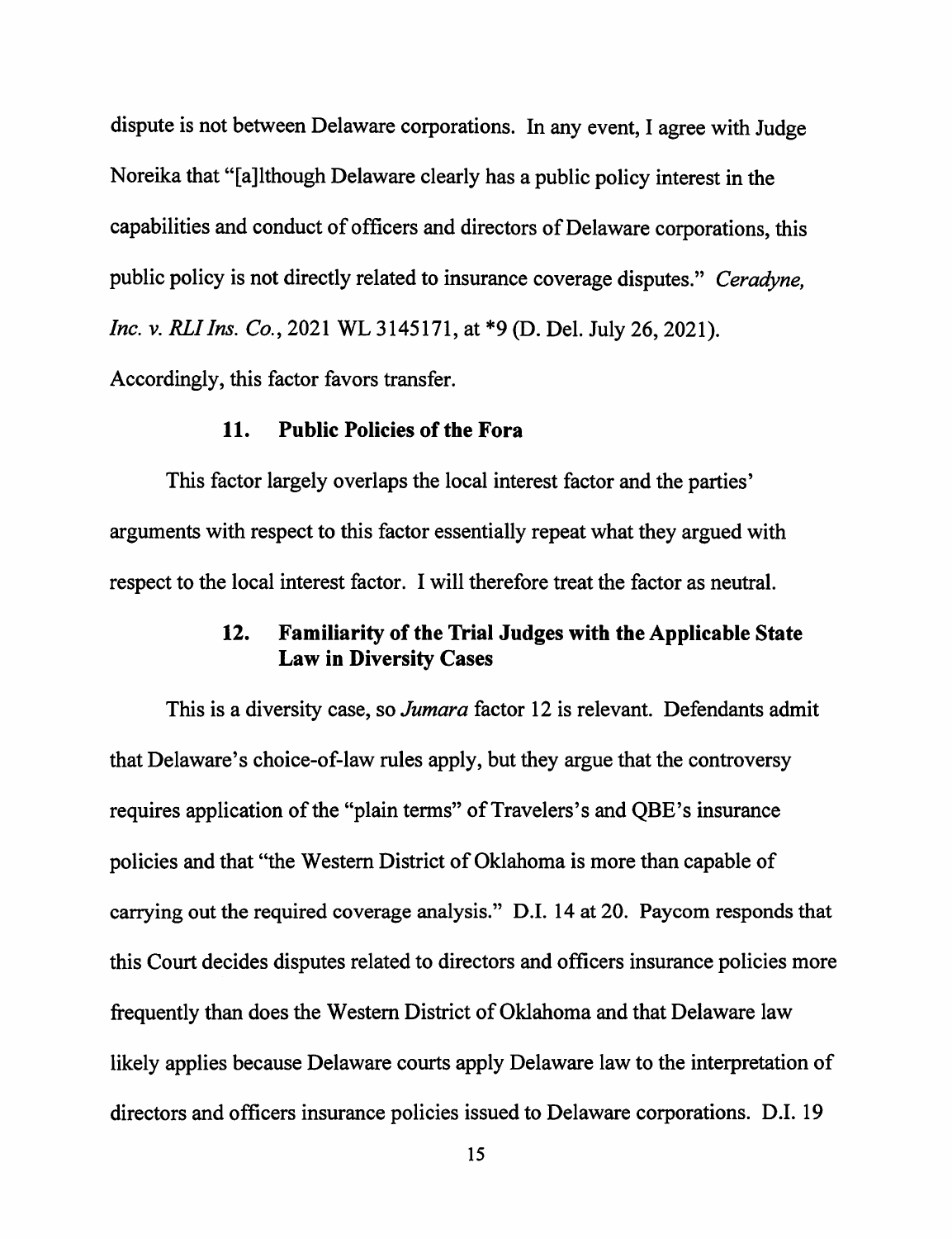at 5, 21-22. For this second point, Paycom cites *RSUI Indemnification Co. v. Murdock,* 248 A.3d 887, 896-901 (Del. 2021), in which the Delaware Supreme Court held that Delaware law applied to a directors and officers insurance policy dispute after it applied Delaware's choice-of-law test. Defendants respond that "[a]n insurance policy is a contract, and [all] Article III judges ... are more than capable of' contract interpretation. D.I. 23 at 11.

I agree with Defendants. Article III judges, wherever located, are competent to interpret director and officer insurance policies. Moreover, at this early stage in the controversy, I am unable to determine to what jurisdiction Delaware's choiceof-law test would point. The parties have not briefed how Delaware's most significant relationship test would apply, and, as the multi-layered and fact-specific analysis in *Murdock* shows, the analysis is neither clear cut nor straight-forward. *Murdock,* 248 A.3d at 896-97 {"The contacts to be taken into account at this step are: the place of contracting; the place of negotiation of the contract; the place of performance; the location of the subject matter of the contract; and the domicile, residence, nationality, place of incorporation and place of business of the parties."). Accordingly, I find that this factor is neutral.

\* \* \* \*

In sum, of the 12 *Jumara* factors, six weigh in favor of transfer ( one of them strongly in favor), one weighs against transfer ( and is to be given paramount